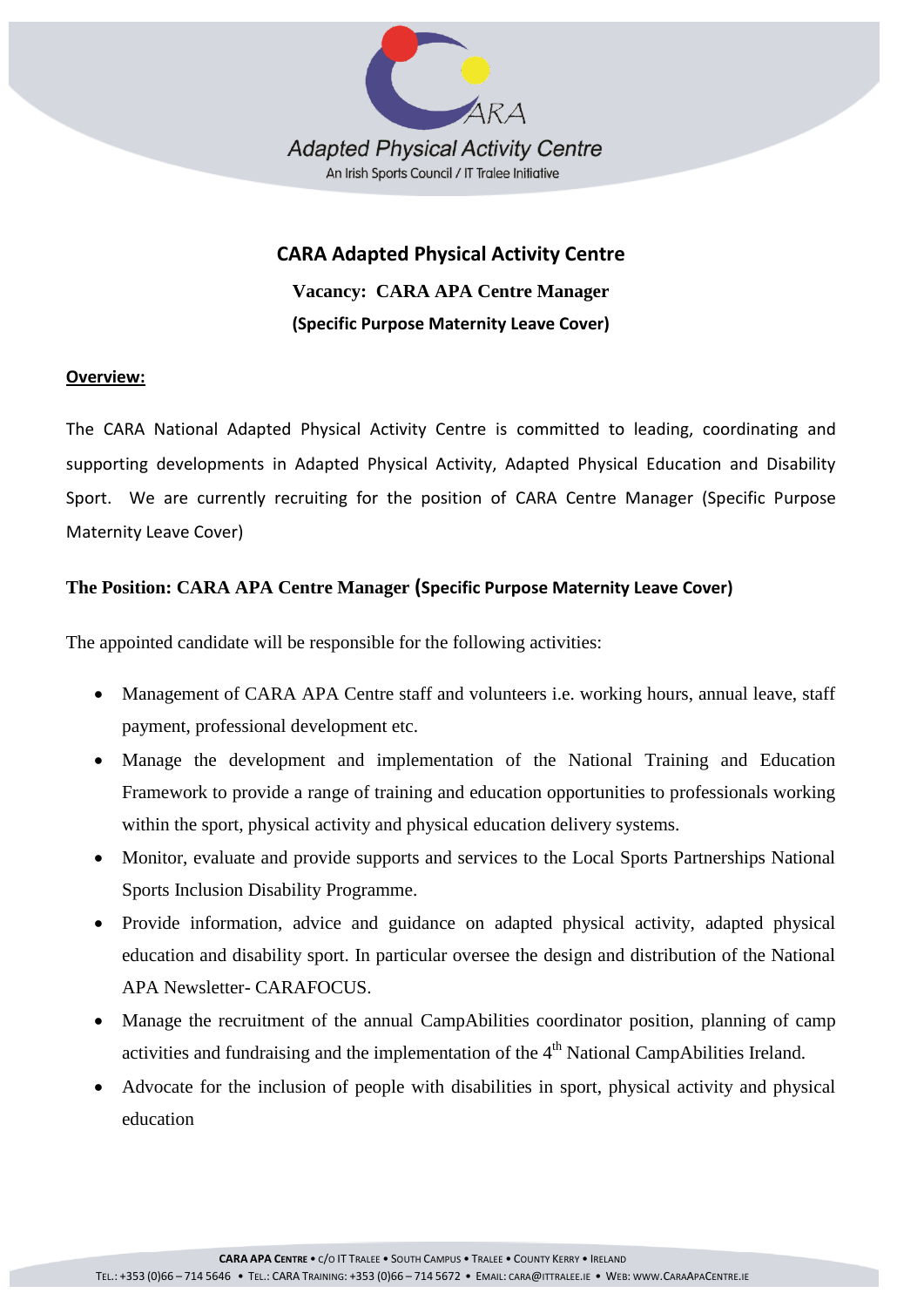

- Support, influence and offer advice to Local Sports Partnerships, National Governing Bodies, Disability Organisations, Schools, colleges and other sporting organisations involved in the provision of sport and physical activity and PE.
- Coordinate and support APA/APE research at a National and International level.
- Assist with and provide guidance to developments of both local and national sport and physical activity strategies which will encourage the inclusion of people with disabilities in sport and physical activity.
- Continue to maintain and develop international links and endeavour to ensure Ireland is represented internationally with regards to Adapted Physical Activity developments.
- Cooperate and work with major educational bodies and Institutes in promoting the areas of APA and APE.

### **The Candidate:**

Applicants are required to hold a minimum honours degree or equivalent in a relevant qualification and must have the following:

- **1.** Previous experience in the area of Adapted Physical Activity, Adapted Physical Education, Disability Sport and Sports Development
- **2.** Managerial experience and leadership qualities, ability to work as part of a team and ability to work on own initiative with a flexible approach to work.
- **3.** A Full Clean Drivers Licence